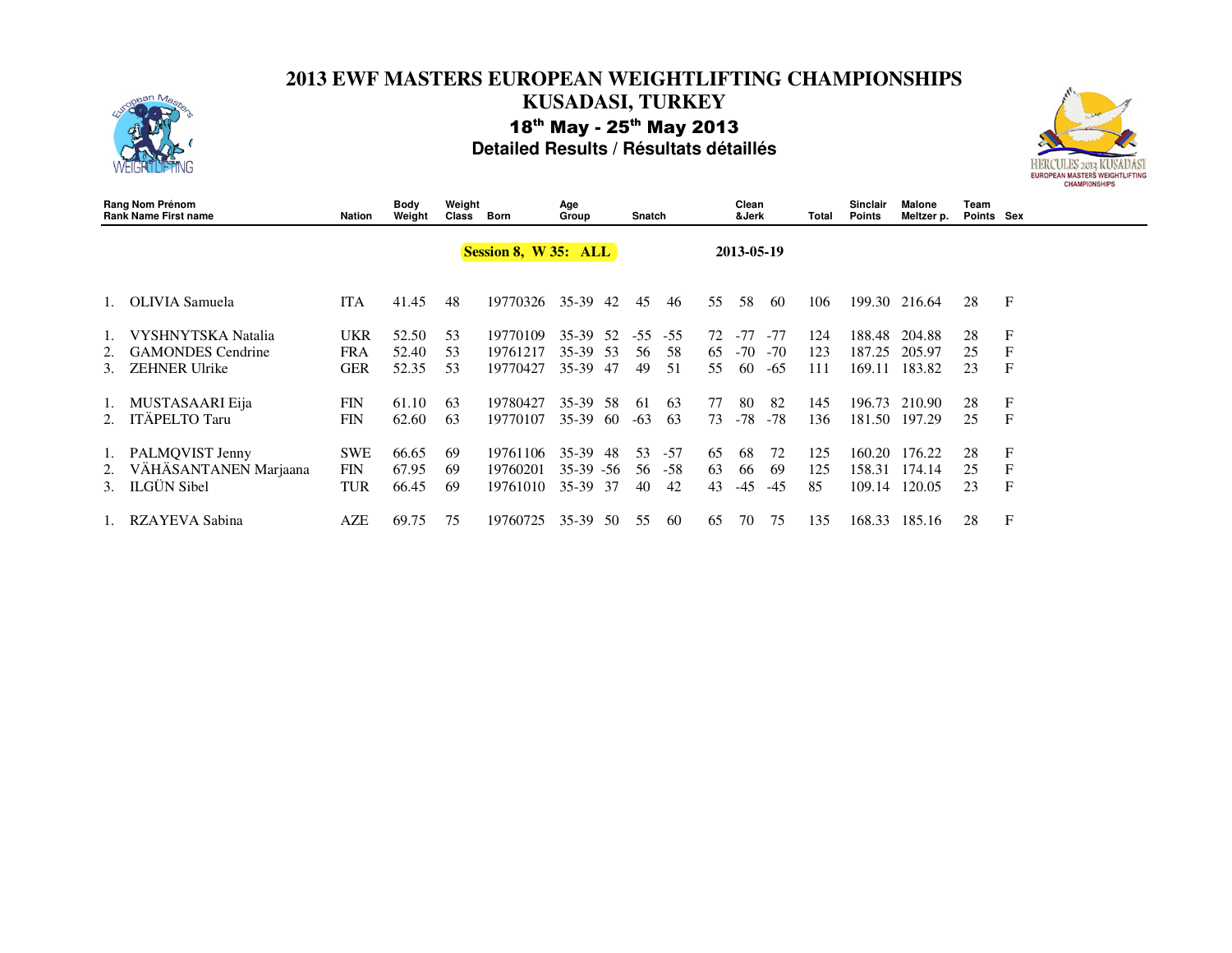



| Rang Nom Prénom<br><b>Rank Name First name</b> |                                                                             | Nation                                 | Body<br>Weight          | Weight<br>Class      | Born                             | Age<br>Group                                  |                 | Snatch     |                   | Clean<br>&Jerk |                   |                   | Total            | <b>Sinclair</b><br><b>Points</b> | Malone<br>Meltzer p.       | Team<br>Points Sex |                       |
|------------------------------------------------|-----------------------------------------------------------------------------|----------------------------------------|-------------------------|----------------------|----------------------------------|-----------------------------------------------|-----------------|------------|-------------------|----------------|-------------------|-------------------|------------------|----------------------------------|----------------------------|--------------------|-----------------------|
|                                                |                                                                             |                                        |                         | Session 7, W 40: ALL |                                  |                                               |                 | 2013-05-19 |                   |                |                   |                   |                  |                                  |                            |                    |                       |
|                                                | <b>ADRIEN Kasza</b>                                                         | <b>HUN</b>                             | 47.55                   | 48                   | 19730124                         | 40-44<br>40                                   | 42              |            | 44                | 50             | .54               | 56                | 100              | 165.29                           | 187.77                     | 28                 | $\mathbf F$           |
|                                                | <b>MAGOMEDOVA</b> Nina                                                      | <b>RUS</b>                             | 52.20                   | 53                   | 19691006                         | $40-44 - 58$                                  | 58              |            | $-61$             | 70             | 75                | 77                | 135              | 206.15                           | 243.88                     | 28                 | F                     |
|                                                | 1. PALOSAARI Pirjo                                                          | <b>FIN</b>                             | 62.60                   | 63                   | 19700722                         | $40-44 - 55$                                  | 55              |            | -59               | 70             | 73                | $-75$             | 128              | 170.83                           | 199.87                     | 28                 | $\mathbf F$           |
|                                                | ANDERSSON Kristina<br><b>SCHRODER Maya</b>                                  | <b>SWE</b><br>DEN                      | 68.55<br>65.20          | -69<br>69            | 19720817<br>19710206             | 40-44<br>47<br>40-44<br>46                    | 51<br>50        |            | 55<br>-54         | -66<br>55      | 75<br>60          | -80<br>-65        | 135<br>110       | 170.07<br>142.94                 | 195.07<br>165.53           | 28<br>25           | F<br>$\mathbf F$      |
| 2.<br>3.                                       | <b>SAMUELSSON Susanna</b><br>VAN De Ghinste Elise<br><b>GRINGER</b> Pausine | <b>FIN</b><br><b>FRA</b><br><b>DEN</b> | 74.55<br>70.05<br>72.15 | 75<br>75<br>75       | 19730608<br>19700318<br>19710703 | 40-44<br>-65<br>40-44<br>$-40$<br>38<br>40-44 | -68<br>40<br>40 |            | 70<br>42<br>$-43$ | 85<br>55<br>48 | 90<br>$-58$<br>52 | $-93$<br>58<br>56 | 160<br>100<br>96 | 192.19<br>124.37<br>117.40       | 218.33<br>145.52<br>135.95 | 28<br>25<br>23     | F<br>F<br>$\mathbf F$ |
|                                                | LAURIDSEN Dorthe Salin                                                      | <b>DEN</b>                             | 114.20                  | $75+$                | 19700209                         | 40-44<br>42                                   | 45              |            | -48               | 55             | 60                | $-63$             | 105              | 107.79                           | 126.11                     | 28                 | F                     |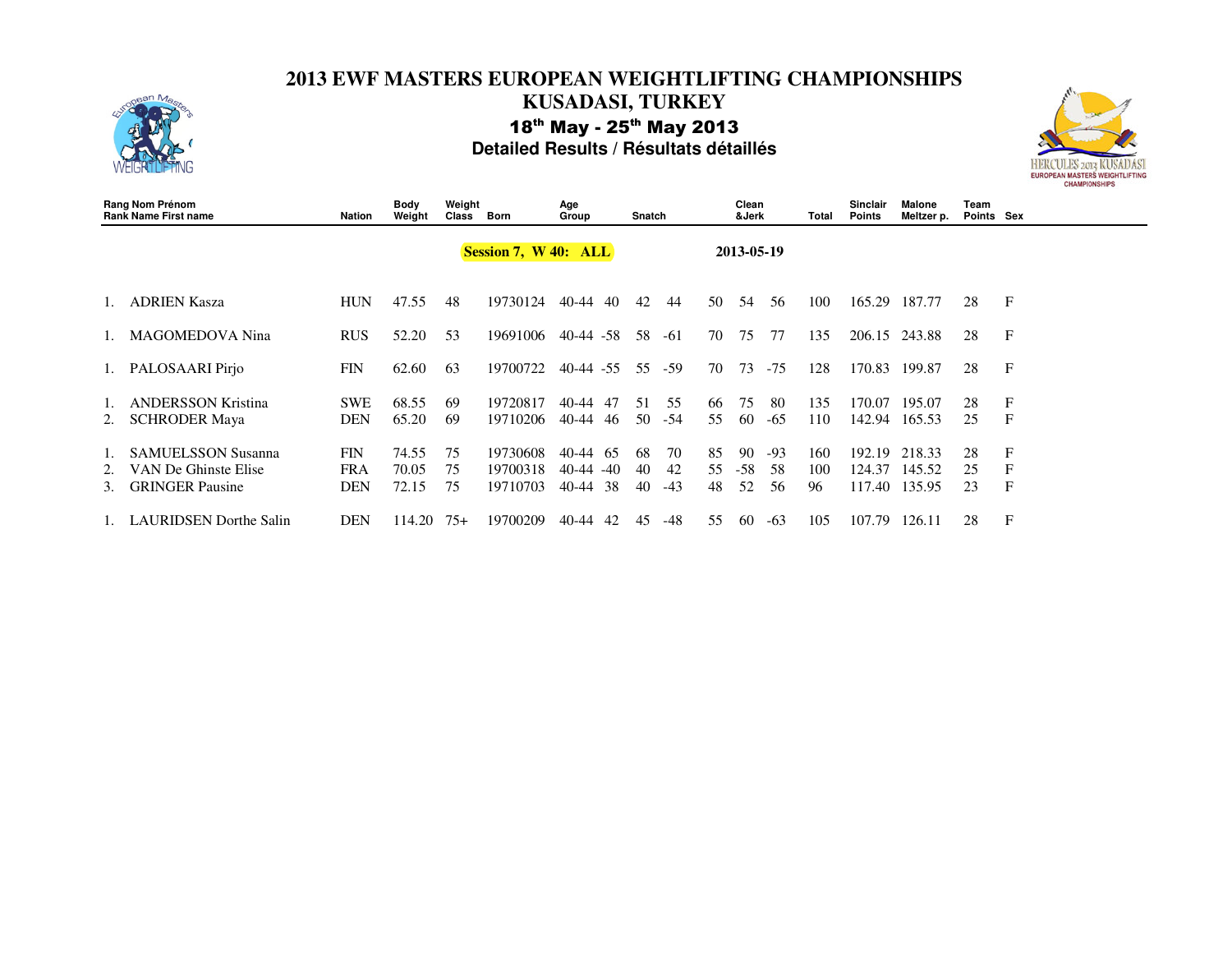



|    | Rang Nom Prénom<br><b>Rank Name First name</b>   | <b>Nation</b>            | Body<br>Weight | Weight<br>Class | <b>Born</b>                                               | Age<br>Group               |           | Snatch      |                |           | Clean<br>&Jerk |                   | Total           | Sinclair<br><b>Points</b> | <b>Malone</b><br>Meltzer p. | Team<br>Points Sex |                             |
|----|--------------------------------------------------|--------------------------|----------------|-----------------|-----------------------------------------------------------|----------------------------|-----------|-------------|----------------|-----------|----------------|-------------------|-----------------|---------------------------|-----------------------------|--------------------|-----------------------------|
|    |                                                  |                          |                |                 | Session 6, W 45: ALL, W 50 : 48, 58, 63, 69, 75, $+75$ kg |                            |           |             |                |           |                |                   | 2013-05-19      |                           |                             |                    |                             |
| 2. | <b>ALTENOR Dyana</b><br><b>MCMANUS</b> Joanne    | <b>GBR</b><br><b>GBR</b> | 52.40<br>51.60 | 53<br>53        | 19651009<br>19660316                                      | 45-49<br>45-49             | 47<br>49  | 49<br>52    | 51<br>-54      | 62<br>58  | 65<br>-61      | -66<br>61         | 116<br>113      | 176.59<br>174.19          | 216.50<br>212.00            | 28<br>25           | $\mathbf F$<br>$\mathbf{F}$ |
|    | <b>SCHUBERT Heide</b><br>SIHAKVERDI Khatira      | <b>GER</b><br>AZE        | 60.35<br>62.60 | 63<br>63        | 19660919<br>19670329                                      | 45-49<br>45-49             | -44<br>28 | 46<br>30    | 47<br>32       | 55<br>40  | 58<br>42       | 60<br>45          | 107<br>77       | 146.43<br>102.76          | 178.20<br>124.04            | 28<br>25           | $_{\rm F}$<br>$\mathbf{F}$  |
|    | <b>ESCHEMANN Sabina</b><br>MAYSMOR-GEE Jennifer  | <b>GER</b><br><b>GBR</b> | 64.45<br>67.20 | 69<br>69        | 19640114<br>19650425                                      | 45-49 -47<br>$45-49$ $-55$ |           | 47<br>$-55$ | 50<br>$-55$    | 65<br>0   | 68<br>$\Omega$ | $-70$<br>$\theta$ | 118<br>$\Omega$ | 154.49<br>0.00            | 190.64<br>0.00              | 28<br>$\Omega$     | $_{\rm F}$<br>$\mathbf{F}$  |
|    | PERRONE Susana Mariela<br><b>OFFERMAN</b> Denise | <b>ITA</b><br><b>CYP</b> | 73.90<br>70.85 | 75<br>75        | 19640110<br>19650811                                      | 45-49<br>45-49             | 58<br>55  | 63<br>$-57$ | $-65$<br>$-57$ | 77<br>-68 | $-80$<br>$-68$ | $-80$<br>68       | 140<br>123      | 168.96<br>151.98          | 208.50<br>186.33            | 28<br>25           | $_{\rm F}$<br>$\mathbf F$   |
|    | <b>STEPHENS Sonia</b>                            | <b>GBR</b>               | 78.70          | $75+$           | 19650702                                                  | 45-49 54                   |           | 56          | 58             | 67        | 70             | $-73$             | 128             |                           | 149.54 183.33               | 28                 | $\mathbf{F}$                |
|    | PIPKE Monika<br>DETTENKOFER Angelika             | <b>GER</b><br><b>GER</b> | 53.49<br>56.90 | 58<br>58        | 19601031<br>19630411                                      | 50-54 37<br>50-54 27       |           | 39<br>$-30$ | 41<br>$-30$    | 47<br>33  | 49<br>$-35$    | 51<br>$-38$       | 92<br>60        | 137.76<br>85.67           | 178.13<br>106.49            | 28<br>25           | F<br>F                      |
|    | <b>FORBES Triska</b>                             | SCO                      | 74.05          | 75              | 19620808                                                  | $50-54$                    | 30        | 33          | $-35$          | 42        | 45             | $-47$             | 78              | 94.03                     | 118.01                      | 28                 | $\mathbf F$                 |
|    | 1. SMITH-VOKROJ Sandra                           | <b>GBR</b>               | 88.00          | $75+$           | 19620925                                                  | 50-54                      | 45        | $-50$       | 50             | 62        | 69             | 72                | 122             | 135.56                    | 170.13                      | 28                 | F                           |